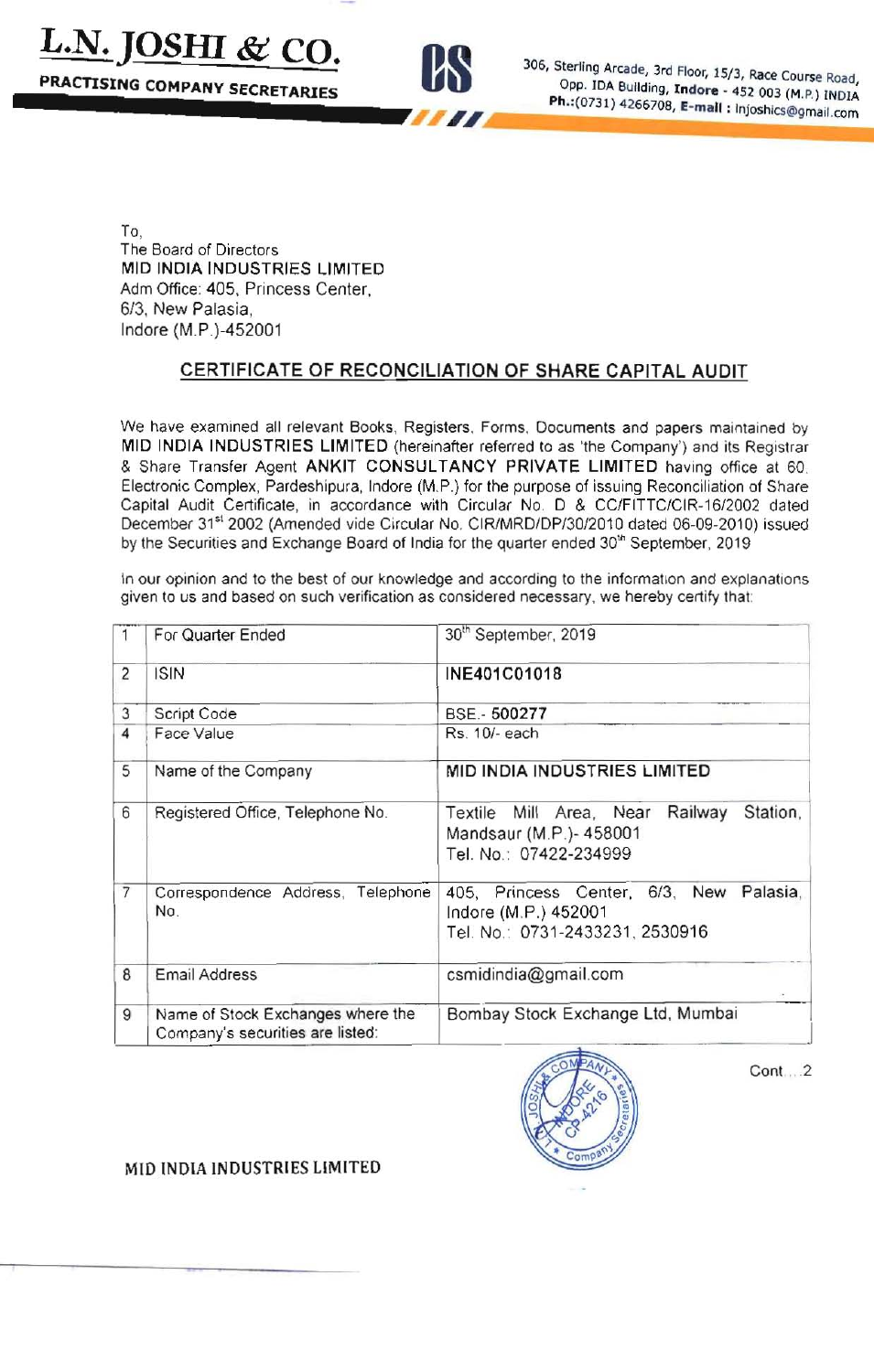| 10 | Issued Capital (in Rs.)                                     |          | Number of Shares   % of Total Issued Capital |
|----|-------------------------------------------------------------|----------|----------------------------------------------|
|    | Rs. 16,30,00,000/-                                          | 16300000 | 100                                          |
| 11 | Listed Capital (Exchange wise)<br>(As per Company's record) |          |                                              |
|    | Bombay Stock Exchange Ltd, Mumbai                           | 16300000 | 100                                          |
| 12 | Held in dematerialized form in CDSL                         | 4923690  | 30.20%                                       |
| 13 | Held in dematerialized form in NSDL                         | 5847840  | 35.88%                                       |
| 14 | Physical                                                    | 5528470  | 33.92%                                       |
| 15 | Total No. of Shares (12+13+14)                              | 16300000 | 100%                                         |

| 16    | Reasons for difference if any, between<br>(10811) | Nil | Nil |
|-------|---------------------------------------------------|-----|-----|
| (ii)  | Reasons for difference if any, between<br>(10815) | Nil | Nil |
| (iii) | Reasons for difference if any, between<br>(11815) | Nil | Nil |

17. There is no change in share capital during the quarter ended 30<sup>th</sup> September, 2019.

18. Register of Members is updated (yes/no) YES (maintained by R & STA) if not updated up to which date

19. Reference of previous quarter with regard to excess dematerialized shares, if any, N.A.

20. Has the Company resolved the matter mentioned in point No.19 above in the current quarter? If not reason why? N.A.

21 All the dematerialization requests received during the quarter ended 30'h September. 2019 have been duly confirmed within 21 days.

22. As on the date of this certificate, there are no cases of demate request received during the quarter ended 30<sup>th</sup> September, 2019 pending for confirmation beyond 21 days.

23. Name, Telephone & Fax No. of the Compliance officer of the Company:

Mr. Shailendra Agrawal (A25819) Company Secretary & Compliance Officer 405, Princess Center, 6/3, New Palasia, Indore (M.P.) 452001 Phone No: 0731-2433231, 2530916 E-Mail: csmidindia@gmail.com



 $Cont. . . . 3$ 

### MID INDIA INDUSTRIES LIMITED

-